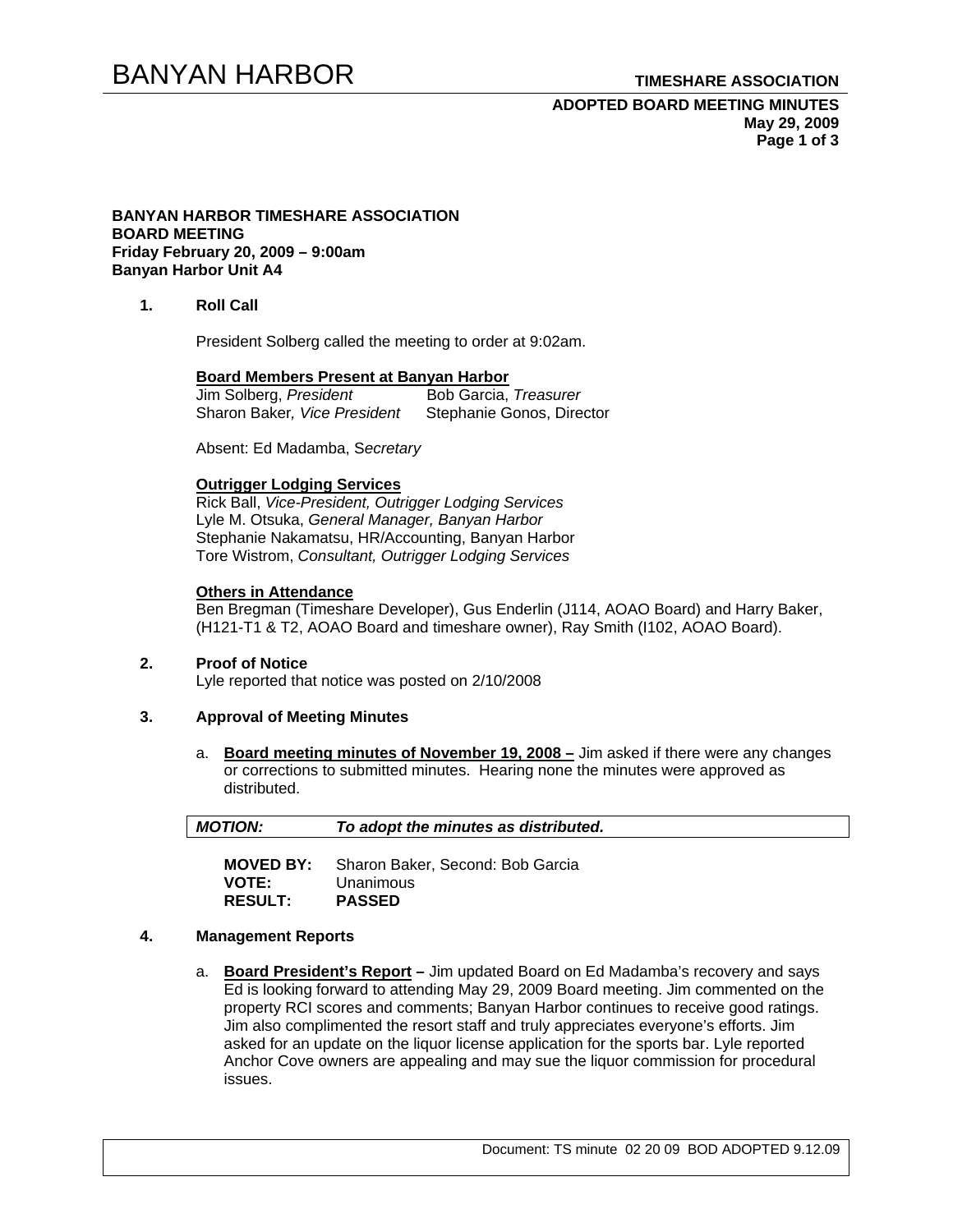## **ADOPTED BOARD MEETING MINUTES May 29, 2009 Page 2 of 3**

b. **Manager's Report** - Lyle reported he recently completed his first year managing Banyan Harbor and thanked the Board for their support. Staff has been doing a fantastic job and comment cards have been positive. Banyan Harbor finished 2008 year ranked #3 overall out of 9 Outrigger Lodging properties (several are 4 star properties) with a 91.2% of guests saying they would return to Banyan Harbor. Lyle again acknowledged the great team of Banyan Harbor associates. *Summary of major accomplishments: Year to date:*  Implemented new silk plant dining center pieces, renovated and improved the laundry facility efficiency, implemented kitchen tile grout clean/seal project, recarpeted 18 of 40 Timeshare units, installed 39 - 42" flat screen TV's with new DVD stands, posted kitchen inventory in kitchen cabinets, replaced 13 water heaters w/drip pans (replacing shut off value and converting all piping to copper), purchased master bedroom 6 drawer dressers to facilitate new master bedroom 32" flat screen TV installation, installed 2 refurbished Dell computers at front desk and accounting with upgrade to Microsoft XP, Installed anti virus software on computer server and improved server network funtionability (preparing for updated property management software), installed floor molding in 39 timeshare units, implemented new property website www.vacation-kauai.com with owner page for updated minutes, newsletters, bulletins, budgets and Hawaii State chapter 514A & B, Installed 18" ceramic tile in kitchen and entryway of unit #47, *Future projects:* Install curved shower rods, implement new property management system (current system designer no longer supports current DOS based system), complete timeshare water heater project, begin installation of master bedroom 32" HD flat screen televisions and dressers, begin interior unit door replacement project 4th qtr. 2009.

# **5. Financial Reports**

- a. **Financial –** Rick reviewed the December 2008 year-to-date financial results. Revenues slightly behind budget due to less collected late fees and interval transfer fees. Payroll unfavorable to budget, primarily due to employee health insurance and workers compensation overages. Electricity was a significant variance to budget (\$30,399) due to high surcharges related to pre-purchased high priced oil. Rick also reported Outrigger Lodging negotiated a reduced 2009 insurance premium.
- b. **Reserve Study –** Rick recapped 2009, 5 year and 20 year projects (as presented in board packets). Lyle recapped water heater replacement status and passed around a heater elbow pipe as an example of how much rust accumulates and restricts water flow. Rick also updated Board on the need to upgrade our property management software as the original vendor no longer supports the current software. We will have a recommendation at the May meeting. Further discussion followed.
- c. **Collection –** Rick updated board on owner receivable summary as distributed in each Board of Directors packet. The new collection policy changes should also assist collection efforts. We have experienced a slight increase in owner delinquencies due to the worsening economy however we are doing much better than other island properties. Further discussion ensued.

# **6. Unfinished Business**

a. **RCI Comment Cards –** Bob further noted comments are complimentary and staff is doing a good job in maintaining our scores. Congratulations to the Banyan Harbor staff and Outrigger Lodging Services for their continued efforts.

# **7. New Business**